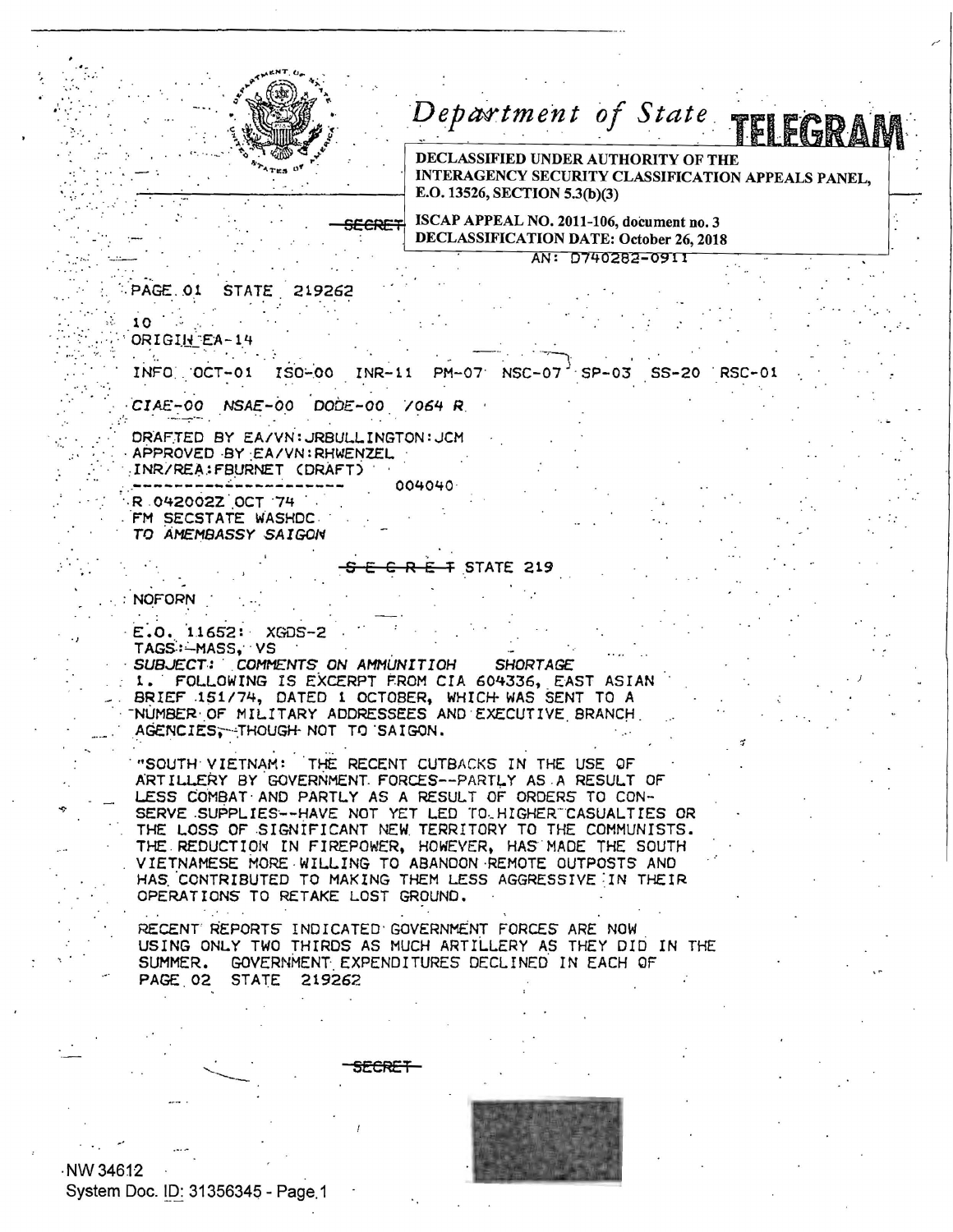THE PAST THREE WEEKS, AND DURING THE THIRD WEEK OF SEPTEMBER, THE SOUTH VIETNAMESE USED JUST OVER 60,000 ARTILLERY ROUNDS COMPARED TO A WEEKLY AVERAGE OF ... APPROXIMATELY 90,000 ROUNDS IN JULY AND AUGUST. THE

LARGEST DECLINE OCCURRED IN TE CENTRAL PART OF THE COUNTRY, WHERE THE FIGHTING HAS EASED. IN MILITARY REGION 2, FOR EXAMPLE, THE GOVERNMENT REDUCED EXPENDITURES BY HALF, AND IN THE PROVINCES SURROUNDING SAIGON, THE CUTBACK AMOUNTED TO SOME 85 PERCENT.

THE FIGHTING HAS BEEN FAIRLY INTENSE IN THE NORTHERN SECTOR OF THE COUNTRY, AND THE GOVERNMENT'S USE OF ARTILLERY THERE HAS NOT DECLINED MUCH. IN THE DELTA, THE SOUTH VIETNAMESE HAVE BEEN USING SLIGHTLY MORE ORDNANCE THAN EARLIER.

## ON A COUNTRYWIDE BASI

USED FAR MORE ARTILLERY MUNITIONS THAN THE COMMUNISTS. DURING THE FAIRLY INTENSE FIGHTING DURING JULY AND AUGUST, THE GOVERNMENT FIRED APPROXIMATELY 300 SHELLS FOR EACH COMMUNIST ROUND. THIS RATIO--WHICH EXCLUDES THE ROCKETS AND MORTARS BOTH SIDES USED HEAVILY--DOES NOT APPEAR TO HAVE CHANGED MUCH IN RECENT WEEKS.

BOTH SIDES MAY BE HUSBANDING THEIR RESOURCES FOR THE NEXT GOOD FIGHTING SEASON IN EARLY 1975. FOR THEIR PART, THE COMMUNISTS POSSESS HUNDREDS OF ARTILLERY<br>WEAPONS AND TANKS AS WELL AS LARGE STOCKPILES OF MUNITIONS WHICH THEY HAVE BROUGHT IN SINCE THE CEASE-FIRE, BUT THEY HAVE USED THIS HEAVY EQUIPMENT SPARINGLY, THECOMMUNISTS ARE ESTIMATED TO HAVE SUFFICIENT SUP-

PLIES ON HAND IN THE SOUTH TO SUSTAIN THEIR FORCES FOR AT LEAST A YEAR AND A HALF AT THE1972 RATE OF CONSUMPTION.

## MOST REPORTING INDICA

DO NOT HAVE A SHORTAGE OF AMMUNITION. ACCORDING TO A. RELIABLE SOURCE, A RECENT SOUTH VIETNAMESE JOINT GENERAL STAFF STUDY INDICATED THAT GOVERNMENT STOCKPILES AS OF THE

PAGE 03 STATE 219262